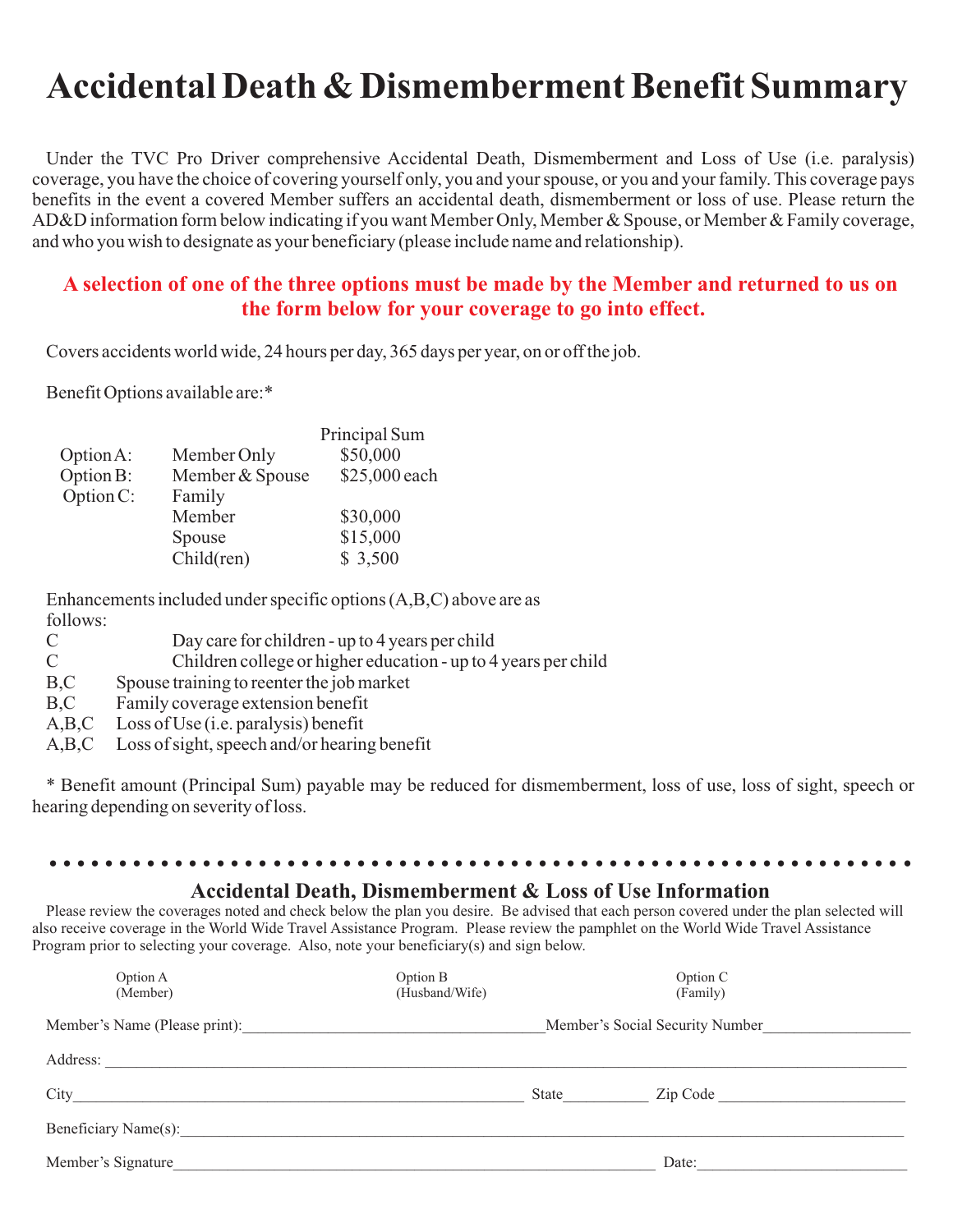

### This is a Certificate of Participation in Master Policy GTU-2621037 issued to **Motor Club of America Enterprises, Inc.**

**P.O. Box 21443 Oklahoma City, OK 73156-1443** 

**Tel # 800-227-6459** 

**Underwritten By: Individual Assurance Company, Life, Health & Accident (referred to as "We," "Our," "Ours")** 

Eligibility: The Named Member on all active MCA Total Security paid-to-date memberships in good standing of the Motor Club of America Enterprise, Inc. (referred to as "Motor Club"). who have elected Option A "Member Only"

**Period of Coverage**: All Eligible members are covered as long as their membership is in force and in good standing. Your coverage will end on the earlier of the date: 1) The Master Policy is terminated; 2) You are no longer eligible; 3) The period ends for which your membership is paid; or 4) You reach age 70.

**Definitions: Accident:** means a sudden, unexpected and unintended event. **Covered Accident:** means an Accident that occurs while coverage is in force for a Covered Person and results in a loss or Injury covered by the Policy for which benefits are payable. This includes Injury sustained while the Covered Person is a passenger, riding in or on, boarding, or getting off any civilian aircraft with a current and valid standard category airworthiness certificate. The aircraft must be operated by a pilot with current and valid Medical certificate and a pilot certificate with proper rating to pilot such aircraft. **Injury:** means accidental bodily harm sustained by a Covered Person that results directly and independently from all other causes, from a Covered Accident. The Injury must be caused solely through<br>external, violent and accidental means. All Injuries sustained by one person in any on recurrent symptoms of these injuries, is considered a single Injury. **You/Your:** means a person insured under the policy.

24 Hour Benefit: We will pay the benefit shown below if Injury or death occurs due to a covered accident, 24 hours a day, anywhere in the world, subject to the limitations listed below. If Your Injury results in any of the Covered Accident, We will pay the amount shown below for that loss. If multiple losses occur (such as the Loss of sight in Both Eyes and the Loss of One Foot), only one Benefit Amount, the largest, will be paid for all losses due to the same Covered Accident.

### **Principal Sum: \$50,000 Description of Loss Indemnity**

| Description of Loss                                                                                                           | <i>HIGGHHHIV</i>  |
|-------------------------------------------------------------------------------------------------------------------------------|-------------------|
| Life; Both Hands; Both Feet; One Hand and One Foot, Sight of both Eyes;                                                       | Principal Sum     |
| Speech and Hearing; Loss of Use of Four Limbs                                                                                 |                   |
| Loss of Use of Three Limbs                                                                                                    | 3/4 Principal Sum |
| Loss of Use of Two Limbs                                                                                                      | 2/3 Principal Sum |
|                                                                                                                               | 1/2 Principal Sum |
| Speech or Hearing; One Hand, One Foot, or Sight of one Eye<br>One Hand and One Foot; Either Hand or Foot and Sight of One Eye | 1/4 Principal Sum |
|                                                                                                                               |                   |

The term "**Loss**" means, with regard to hands and feet, actual severance through or above wrist or ankle joint, and with regard to eyes, entire irrecoverable loss of sight.

The term "**Loss of Use**" shall mean total paralysis of a limb or limbs which is determined by competent medical authority to be permanent, complete and irreversible.

**Exclusions and Limitations:** We will not pay benefits for any loss or Injury that is caused by, or results from, either directly or indirectly: purposely self-inflicted Injury; suicide or attempted suicide; war or any act of war, whether declared or not; service in the military, naval or air service of any country; sickness, disease, or any bacterial infection except pus forming infections from an accidental cut or wound; travel or flight in any aircraft except as a passenger, riding in or on, boarding, or getting off any civilian aircraft with a current and valid standard category airworthiness certificate which is being operated by a pilot with current and valid medical certificate and a pilot certificate with proper rating to pilot such aircraft; pregnancy, including childbirth, but not including complications thereof; or contributed to, either directly or indirectly, by the Insured being intoxicated or under the influence of any controlled substance, unless such controlled substance was prescribed by a physician and taken in accordance with the prescribed dosage.

Claim Administration: The Cover Person or beneficiary, or someone on his or her behalf, must give us written notice within 90 days of the accident. The notice must name the Covered Person and the policy number GTU-2621037. America Enterprises, Inc., 3200 W Wilshire Blvd., Oklahoma City, OK 73116. We will send you the claimant Proof of Loss forms within 15 days after we get the notice. Written Proof of Loss must be sent to us within 90 day of the loss for all coverage.

Beneficiary Designation: Loss, if any, as respects accidental death of the Covered Member shall be payable to the beneficiary or<br>beneficiaries as designated in writing by the Covered Member and on file with the Motor Club, surviving class of the following class of beneficiaries: 1) Spouse of Covered Member; 2) children equally, if living; 3) parents, equally, or to the survivor; 4) brothers or sisters equally, or to the survivor(s); 5) estate of the Covered Person. All other indemnities shall be payable to the Covered Person.

This is a brief description of the important features of the coverage. It is not a contract of insurance. The terms and conditions of coverage are set forth in GTU-2621037, issued to the Motor Club of America Enterprises, Inc. Coverage may not be available in all states or certain terms or conditions may be different if required by state law. Please keep this information as a reference. The Master Policy can be review at the Motor Club's home office located at 3200 W Wilshire Blvd, Oklahoma City Ok 73116.

### **This is a certificate of participation in a group accidental injury and death policy and is not motor vehicle liability insurance coverage.**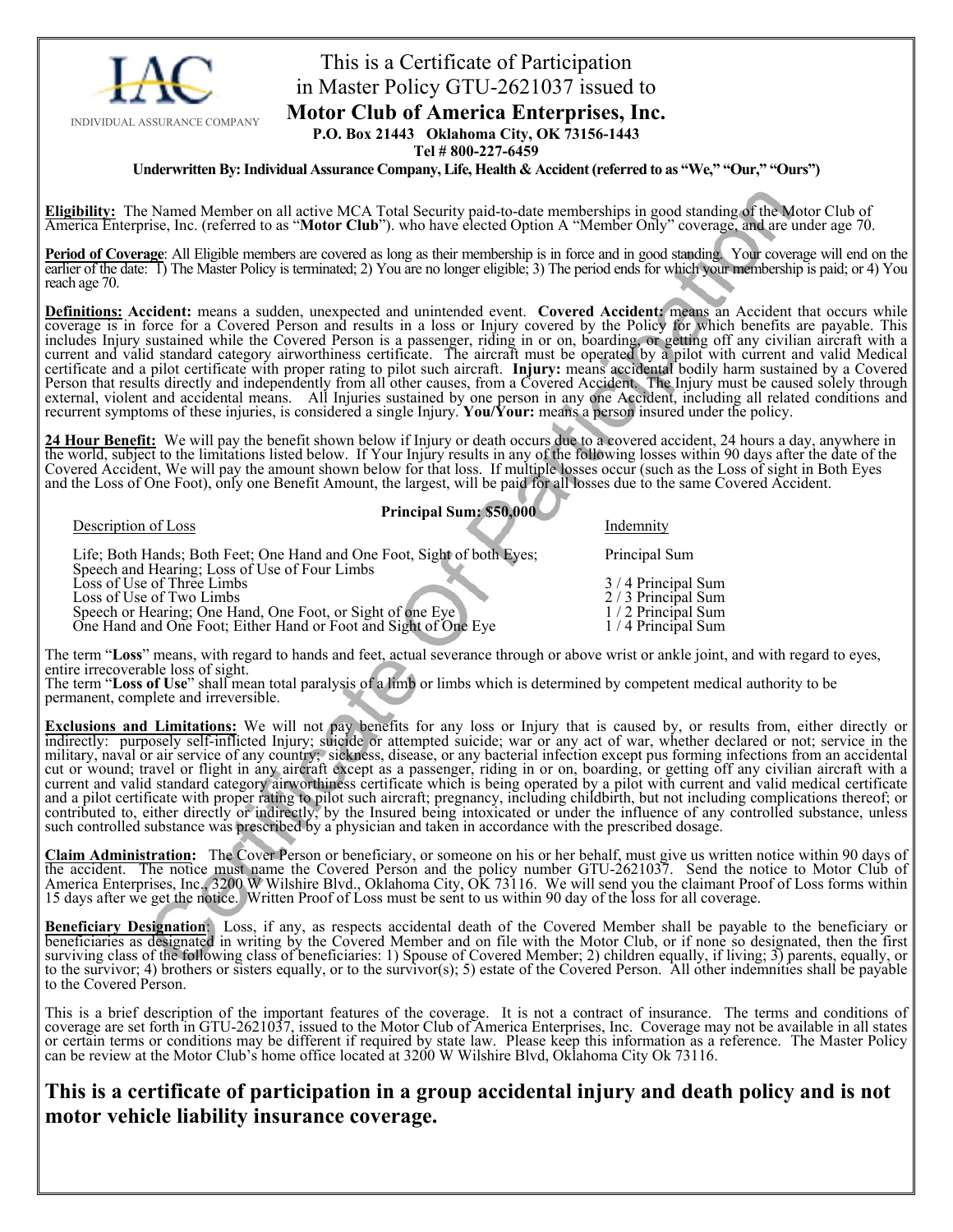

## This is a Certificate of Participation in Master Policy GTU-2621037 issued to

### **Motor Club of America Enterprises, Inc.**

**P.O. Box 21443 Oklahoma City, OK 73156-1443 Tel # 800-227-6459** 

**Underwritten By: Individual Assurance Company, Life, Health & Accident (referred to as "We," "Our," "Ours")** 

Eligibility: The Named Member or Spouse on all active MCA Total Security paid-to-date memberships in good standing of the Motor<br>Club of America Enterprise, Inc. (referred to as "Motor Club"), who have elected Option B "Mem under age 70.

**Period of Coverage**: All Eligible members are covered as long as their membership is in force and in good standing. Your coverage will end on the earlier of the date: 1) The Master Policy is terminated, 2) You are no longer eligible; 3) The period ends for which your membership is paid; or 4) You reach age 70.

**Definitions: Accident:** means a sudden, unexpected and unintended event. **Covered Accident:** means an Accident that occurs while coverage is in force for a Covered Person and results in a loss or Injury covered by the Policy for which benefits are payable. This includes Injury sustained while the Covered Person is a passenger, riding in or on, boarding, or getting off any civilian aircraft with a current and valid standard category airworthiness certificate. The aircraft must be operated by a pilot with current and valid Medical certificate and a pilot certificate with proper rating to pilot such aircraft. **Injury:** means accidental bodily harm sustained by a Covered<br>Person that results directly, and independently from all other causes, from a Cov external, violent and accidental means. All Injuries sustained by one person in any one Accident, including all related conditions and recurrent symptoms of these injuries, are considered a single Injury. **You/Your:** means a person insured under the policy.

24 Hour Benefit: We will pay the benefit shown below if Injury or death occurs due to a covered accident, 24 hours a day, anywhere in the world, subject to the limitations listed below. If Your Injury results in any of the following losses within 90 days after the date of the Covered Accident, We will pay the amount shown below for that loss. If multiple losses occur (such as the Loss of sight in Both Eyes and the Loss of One Foot), only one Benefit Amount, the largest, will be paid for all los

#### **Principal Sum: \$25,000**

Description of Loss Indemnity

 Life; Both Hands; Both Feet; One Hand and One Foot, Sight of both Eyes; Principal Sum Speech and Hearing; Loss of Use of Four Limbs Loss of Use of Three Limbs 3 / 4 Principal Sum<br>
Loss of Use of Two Limbs 3 / 4 Principal Sum<br>
2 / 3 Principal Sum Loss of Use of Two Limbs<br>
Speech or Hearing; One Hand, One Foot, or Sight of one Eye 1/2 Principal Sum<br>
1/2 Principal Sum Speech or Hearing; One Hand, One Foot, or Sight of one Eye 1/2 Principal Sum One Hand and One Foot; Either Hand or Foot and Sight of One Eye 1/4 Principal Sum

The term "**Loss**" means, with regard to hands and feet, actual severance through or above wrist or ankle joint, and with regard to eyes, entire irrecoverable loss of sight.

The term "**Loss of Use**" shall mean total paralysis of a limb or limbs which is determined by competent medical authority to be permanent, complete and irreversible.

**Exclusions and Limitations:** We will not pay benefits for any loss or Injury that is caused by, or results from, either directly or indirectly: purposely self-inflicted Injury; suicide or attempted suicide; war or any act military, naval or air service of any country; sickness, disease, or any bacterial infection except pus forming infections from an accidental cut or wound; travel or flight in any aircraft except as a passenger, riding in or on, boarding, or getting off any civilian aircraft with a current and valid standard category airworthiness certificate which is being operated by a pilot with current and valid medical certificate and a pilot certificate with proper rating to pilot such aircraft; pregnancy, including childbirth, but not including complications thereof; or contributed to, either directly or indirectly, by the Insured being intoxicated or under the influence of any controlled substance, unless such controlled substance was prescribed by a physician and taken in accordance with the prescribed dosage.

Claim Administration: The Cover Person or beneficiary, or someone on his or her behalf, must give us written notice within 90 days of the accident. The notice must name the Covered Person and the policy number GTU-2621037. America Enterprises, Inc., 3200 W Wilshire Blvd., Oklahoma City, OK 73116. We will send you the claimant Proof of Loss forms within 15 days after we get the notice. Written Proof of Loss must be sent to us within 90 day of the loss for all coverage.

Beneficiary Designation: Loss, if any, as respects accidental death of the Covered Member shall be payable to the beneficiary or beneficiaries as designated in writing by the Covered Member and on file with the Motor Club, surviving class of the following class of beneficiaries: 1) Spouse of Covered Member; 2) children equally, if living; 3) parents, equally, or to the survivor; 4) brothers or sisters equally, or to the survivor(s); 5) estat

This is a brief description of the important features of the coverage. It is not a contract of insurance. The terms and conditions of coverage are set forth in GTU-2621037, issued to the Motor Club of America Enterprises, Inc. Coverage may not be available in all states or certain terms or conditions may be different if required by state law. Please keep this information as a reference. The Master Policy<br>can be review at the Motor Club's home office located at 3200 W Wilshire Blvd, Oklaho

### **This is a certificate of participation in a group accidental injury and death policy and is not motor vehicle liability insurance coverage.**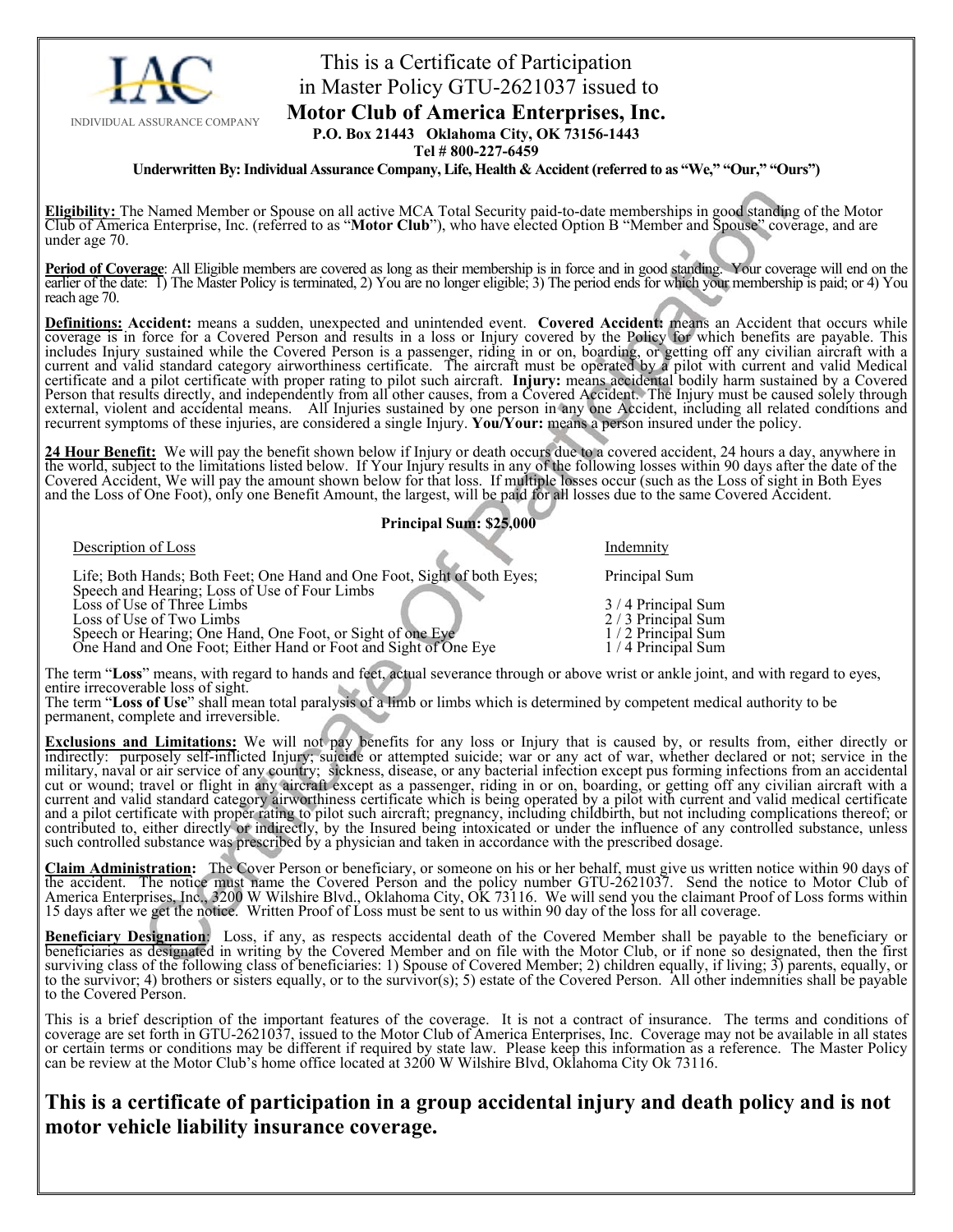

### This is a Certificate of Participation in Master Policy GTU-2621037 issued to

#### **Motor Club of America Enterprises, Inc.**

**P.O. Box 21443 Oklahoma City, OK 73156-1443** 

**Tel # 800-227-6459** 

#### **Underwritten By: Individual Assurance Company, Life, Health & Accident (referred to as "We," "Our," "Ours")**

Eligibility: The Named Member and Spouse, under age 70, and their unmarried dependent children from birth to 19 years of age, or 25 years if attending an accredited school or college on a full-time basis, and dependent upo on all active MCA Total Security paid-to-date memberships in good standing of the Motor Club of America Enterprise, Inc. (referred to as "**Motor Club**"), , who have elected Option C "Family" coverage.

**Period of Coverage:** All Eligible members are covered as long as their membership is in force and in good standing. Your coverage will end on the earlier of the date: 1) The Master Policy is terminated, 2) You are no longer eligible; or 3) The period ends for which your membership is paid; or 4) You reach age 70.

**Definitions: Accident:** means a sudden, unexpected and unintended event. **Covered Accident:** means an Accident that occurs while coverage is in force for a Covered Person and results in a loss or Injury covered by the Policy for which benefits are payable. This includes Injury sustained while the Covered Person is a passenger, riding in or on, boarding, or getting off any civilian aircraft with a current and valid standard category airworthiness certificate. The aircraft must be operated by a pilot with current and valid Medical certificate and a pilot certificate with proper rating to pilot such aircraft. **Injury:** means accidental bodily harm sustained by a Covered<br>Person that results directly, and independently from all other causes, from a Cov external, violent and accidental means. All Injuries sustained by one person in any one Accident, including all related conditions and recurrent symptoms of these injuries, are considered a single Injury. **You/Your:** means a person insured under the policy.

24 Hour Benefit: We will pay the benefit shown below if Injury or death occurs due to a covered accident, 24 hours a day, anywhere in the world, subject to the limitations listed below. If Your Injury results in any of the Covered Accident, We will pay the amount shown below for that loss. If multiple losses occur (such as the Loss of sight in Both Eyes and the Loss of One Foot), only one Benefit Amount, the largest, will be paid for all losses due to the same Covered Accident.

#### **Principal Sum: \$30,000 Member; \$15,000 Spouse; \$3,500 Child(ren)**

| Life; Both Hands; Both Feet; One Hand and One Foot, Sight of both Eyes;                                                                                                                                                                  | Principal Sum                                                                    |
|------------------------------------------------------------------------------------------------------------------------------------------------------------------------------------------------------------------------------------------|----------------------------------------------------------------------------------|
| Speech and Hearing; Loss of Use of Four Limbs<br>Loss of Use of Three Limbs<br>Loss of Use of Two Limbs<br>Speech or Hearing; One Hand, One Foot, or Sight of one Eye<br>One Hand and One Foot; Either Hand or Foot and Sight of One Eye | 3/4 Principal Sum<br>2/3 Principal Sum<br>1/2 Principal Sum<br>1/4 Principal Sum |

The term "**Loss**" means, with regard to hands and feet, actual severance through or above wrist or ankle joint, and with regard to eyes, entire irrecoverable loss of sight.

The term "**Loss of Use**" shall mean total paralysis of a limb or limbs which is determined by competent medical authority to be permanent, complete and irreversible.

Day Care Benefit: If the Named Member suffers loss of life in a covered accident, we will pay, in addition to all other benefits payable, a "Day Care Benefit" of \$1,500 a year for any dependent child who, on the date of ac facility, or is enrolled within 90 days from the date of loss. The "Day Care Benefit" is payable annually for a maximum of four consecutive annual payments but only if the dependent child is under age 13 and remains enrolled in an accredited licensed child care facility.

**Special Education Benefit**: If the Named Member suffers loss of life in a covered accident, we will pay, in addition to all other benefits payable, a "Special Education Benefit" of \$1,500 per year for any dependent child who, on the date of the accident, is enrolled as a full time student in an institute of higher learning or any dependent child who, on the date of the accident, is at a 12<sup>th</sup> grade level and enrolls in<br>an institute of higher learning within one year from the date of the accide maximum of four consecutive annual payments as long as the dependent child remains enrolled full time in an institute of higher learning.

**Spouse Retraining Benefit:** If the Named Member suffers loss of life in an covered accident, we will pay, in addition to all other benefits payable, a "Spouse Retraining Benefit" for the actual cost incurred within 30 months of the date of death for any professional or trades training program in which such spouse has enrolled for the purpose of obtaining an independent source of support and maintenance, but not to exceed a maximum total payment of \$3,000.

**Extended Family Benefits:** If the Named Member suffers lose of life in a covered accident, insurance in force on the date of loss with respect to the spouse and dependent children is continued automatically at no further cost for a period of 365 days from the date of loss.

**Exclusions and Limitations:** We will not pay benefits for any loss or Injury that is caused by, or results from, either directly or indirectly: purposely self-inflicted Injury; suicide or attempted suicide; war or any act military, naval or air service of any country; sickness, disease, or any bacterial infection except pus forming infections from an accidental cut or wound; travel or flight in any aircraft except as a passenger, riding in or on, boarding, or getting off any civilian aircraft with a current and valid standard category airworthiness certificate which is being operated by a pilot with current and valid medical certificate and a pilot certificate with proper rating to pilot such aircraft; pregnancy, including childbirth, but not including complications thereof; or contributed to, either directly or indirectly, by the Insured being intoxicated or under the influence of any controlled substance, unless such controlled substance was prescribed by a physician and taken in accordance with the prescribed dosage.